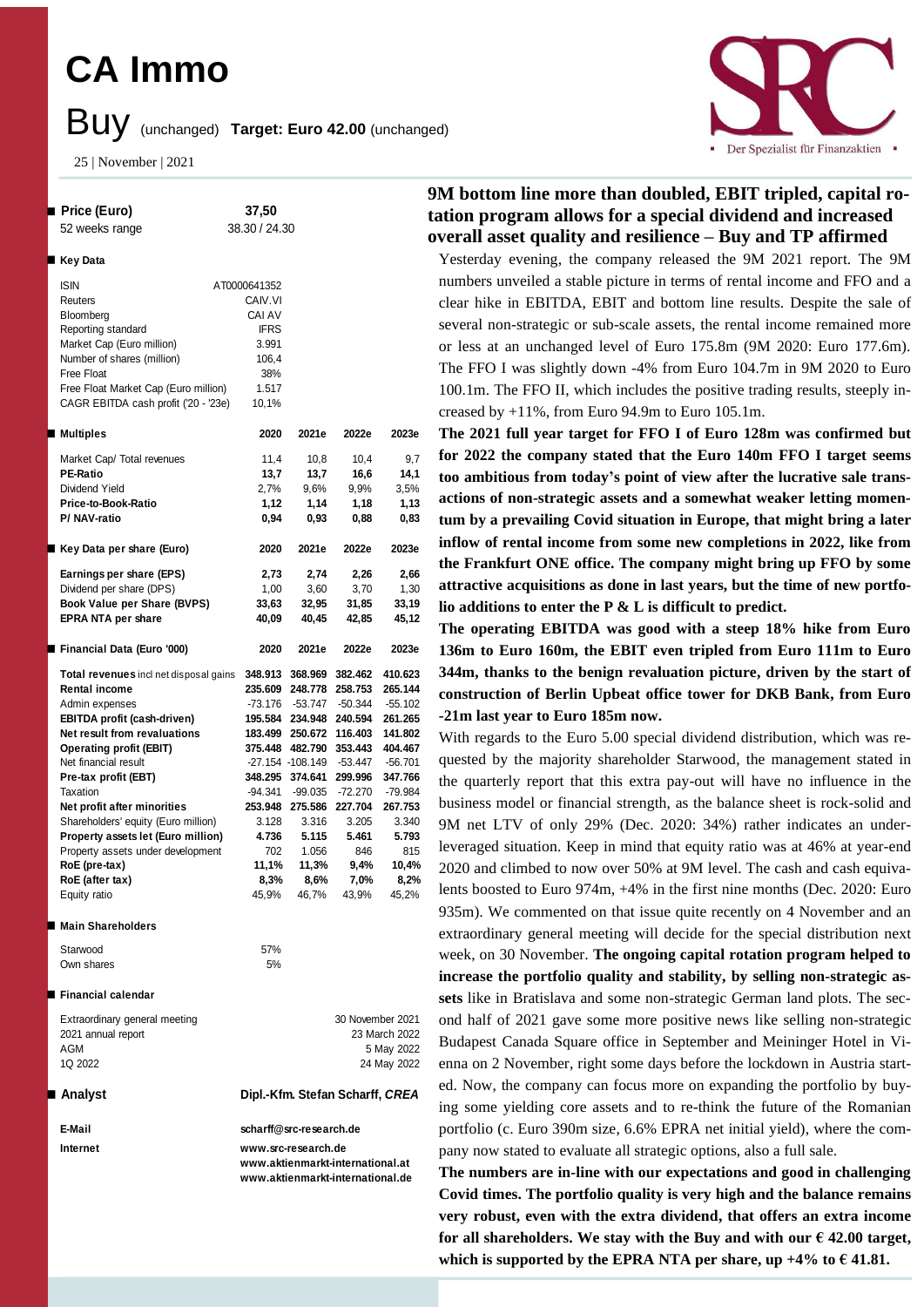





#### CA Immobilien Anlagen AG

| ndustry:                         | Re:        |  |  |  |  |
|----------------------------------|------------|--|--|--|--|
| Sub-segment:                     | Office/Com |  |  |  |  |
| Country:                         |            |  |  |  |  |
| leadquarter:                     |            |  |  |  |  |
| Foundation:                      |            |  |  |  |  |
| <b>Employees</b> (year-end 2019) |            |  |  |  |  |
|                                  |            |  |  |  |  |

**Foundation:** 1990

#### **Industry:** Real Estate **Management Board of CA Immo Sub-segment:** Office/ Commercial Andreas Quint (CEO) **Country:** Austria Keegan Viscius (CIO) **Headquarter:** Vienna Dr. Andreas Schillhofer (CFO)

**Employees** (year-end 2019)**:** 437 **Supervisory Board of CA Immo**

Torsten Hollstein (Chairman) **IR Contact IR Contact** Dr. Monika Wildner (Deputy Chairman) Christoph Thurnberger / Julian Wöhrle Prof. Dr. Klaus Hirschler Nicole Kubista (Mail: ir@caimmoag.com) Jeffrey G. Dishner Sarah Broughton Georg Edinger Laura M. Rubin Walter Sonnleitner Sebastian Obermayer

Founded in 1987 CA Immo is one of the major property ownersin Europe. The Viennabased company is a specialist in property management and the development of premium large-scale office properties as well as mixed city quarters and had on year-end 2020 a gross asset value of about Euro 5.6bn allocated in Germany (47%, mainly Berlin, Frankfurt and Munich), Austria (11%, mainly Vienna) and CEE (42% , mainly Warsaw, Budapest, Prague and Bucharest).

In the last years CA Immo further sharpened its specialist profile, especially by disposing some non-strategic assets like logistics assets or assets which do not belong to the core regions of activity. By doing this, CA Immo rebalanced the group's portfolio picture towards office and towards the more stable economies of Germany and Austria and some promising markets in CEE like Budapest and Bucharest, gaining a critical mass by some landmark acqusitions in the last four years (Millenium Towers in Budapest and Campus 6.1 in Bucharest in former years and Warsaw Postepu 14 office in 2020 to give three examples). Another important focus besides the sharpening of the profile by selling non-core assets was to grow the portfolio by several significant own developments (also developing the own residential land bank) and by acquisitions which make sense to strongly and sustainably uplift the future FFO results. The 2018 net rental income jumped by 7% to Euro 175m and again by more than 11% to Euro 195m in 2019. The pandemic year 2020 offered another significant 8% jump to almost Euro 210m. The FFO I jumped by 11% to Euro 118.5m in 2018 and even surged 12.5% in 2019 to Euro 133.3m. The pandemic year 2020 offered a quite stable FFO I of Euro 133.8m. Keep in mind that the 2019 FFO was flattred by more than 4m in Immofinanz dividend payment, which was not included in the 2020 numbers. In 2020 CA Immo completed two developments, one in Berlin and one in Munich, and expanded the portfolio by three acquisitions (two in Berlin, one in Warsaw). These properties will contribute to the rental top-line from 2021 on as well as three completions coming throughout the year (one in Mainz / Germany and two in Prague). On the trading side, the CUBE Berlin with 17k sqm (investment volume Euro 114m) with the highest standards in sustainability and technology (DGNB Gold) was completed in 1H 2020 and handed over to Nuveen Real Estate in July 2020. In the course of capital rotation the company recently exited the markets in Croatia, in October 2020 with the sale of Zagrebtower, and Slovakia, in March 2021, with the sale of two office properties.

Another highlight of the last years was the significant reduction of the financing costs. The average cost of debt remarkably came down, from an initial 2.3% at year-end 2016 to 1.9% at year-end 2017 and to only 1.7% at year-end 2018. It remained on this very low level in 2019. In 2020 the cost of debt even declined to 1.5%. The optimisation of the financing structure was completed by an inaugural Euro 500m Benchmark Bond issued in January 2020, with a 7 years duration and a coupon of only 0.875% (final yield 0.998%). A second Euro 350m green bond also came in last year with a 5 years duration and a 1.0% coupon. This issues helped in a challenging COVID-19 pandemic year as well as the comfortable debt maturity profile and the rock solid balance with an equity ratio of 46%, a net LTV of only 34% and liquid funds of Euro 935m at year-end 2020.

CAI is listed on Vienna Stock Exchange since 1988 and member of ATX Blue Chip index and clearly beat the ATX performance in 2018 as well as in 2019 (+36% / ATX: +16%). The firm will maintain to pay a high 70% of the FFO I cash earnings as dividend to the shareholders. Thus, the dividend remains stable at Euro 1.00 for FY 2020. For the next years the firm has about Euro 280m land reserves to develop / exploit, which are almost 100% in Germany (more or less a split of Frankfurt, Munich and Berlin) and would offer a high additional approx. Euro 4.2bn book value potential to be realized in the next ten years. The current development portfolio of about Euro 1bn is over 90% for the own standing portfolio and should be more or less realized within the next four years. The newest addition to development portfolio is the Upbeat highrise in Berlin for DKB bank with 35k sqm to be finished until 2025. A rental contract with DKB bank for the full space was signed in March 2021. Another development highlight is the Frankfurt based ONE highrise, which is to be finished in the first half of next year and has a current pre-let status of c. 50% (68k sqm).

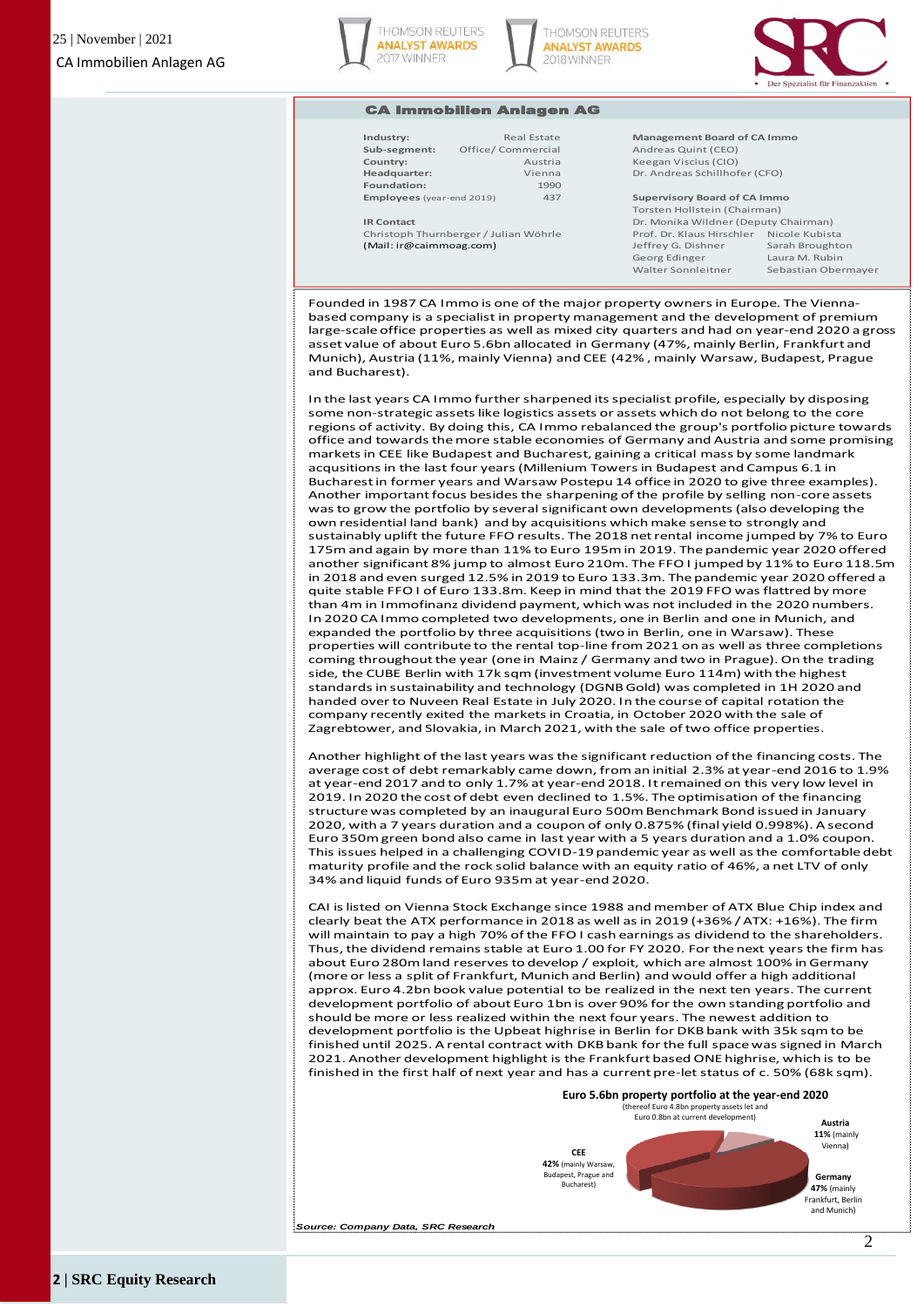





#### CA Immobilien Anlagen AG

| 31/12 IFRS ('000)                                       |              |              |              |                                                                                     |              |              |              | CAGR       |
|---------------------------------------------------------|--------------|--------------|--------------|-------------------------------------------------------------------------------------|--------------|--------------|--------------|------------|
|                                                         | 2017         | 2018         | 2019         | 2020                                                                                | 2021e        | 2022e        | 2023e        | '20 - '23e |
| <b>Rental income</b>                                    | 180.281,0    | 192.440,0    | 220.730,0    | 235.609,0                                                                           | 248.778,0    | 258.753,0    | 265.144,2    | 4,0%       |
| Proceeds from property sale (Trading Portfolio)         | 29.216,0     | 44.417,0     | 12.344,0     | 43.335,0                                                                            | 56.447,0     | 87.951,0     | 112.443,0    |            |
| Expenses from property disposal (Trading Portfolio)     | $-15.664.0$  | $-37.011,0$  | $-13.617,0$  | $-35.387,0$                                                                         | $-42.583.0$  | $-64.138.0$  | $-83.737,0$  |            |
| <b>Subtotal Trading Portfolio</b>                       | 13.552,0     | 7.406,0      | $-1.273,0$   | 7.948,0                                                                             | 13.864,0     | 23.813,0     | 28.706,0     |            |
| sale margin (Trading Portfolio)                         | 46,4%        | 16,7%        | $-10,3%$     | 18,3%                                                                               | 24,6%        | 27,1%        | 25,5%        |            |
| Proceeds from property sale (Hold Portfolio)            | 107.849,0    | 45.842,0     | 45.312,0     | 200.076,0                                                                           | 178.447,0    | 115.441,0    | 145.003,0    |            |
| Expenses from property disposal (Hold Portfolio)        | $-75.717,0$  | $-37.616,0$  | $-29.662,0$  | $-156.146,0$                                                                        | $-138.781,0$ | $-91.254,0$  | $-114.772,0$ |            |
| Result from property sales (Hold Portfolio)             | 32.132,0     | 8.226,0      | 15.650,0     | 43.930,0                                                                            | 39.666,0     | 24.187,0     | 30.231,0     |            |
| sale margin (Hold Portfolio)                            | 29,8%        | 17,9%        | 34,5%        | 22,0%                                                                               | 22,2%        | 21,0%        | 20,8%        |            |
| Operating costs passed on to tenants                    | 51.263.0     | 55.828.0     | 51.757.0     | 53.260.0                                                                            | 57.203.0     | 65.195.0     | 75.668.0     |            |
| Revenues from construction                              | 0,0          | O, O         | 0,0          | 0,0                                                                                 | 0,0          | 0,0          | 0,0          |            |
| Income from services                                    | 11.109,0     | 12.145,0     | 8.500,0      | 8.166,0                                                                             | 9.458,0      | 10.514,0     | 10.874,0     |            |
| Total revenues including the net gains from             |              |              |              |                                                                                     |              |              |              |            |
| disposals                                               | 288.337,0    | 276.045,0    | 295.364,0    | 348.913,0                                                                           | 368.969,0    | 382.462,0    | 410.623,2    | 5,6%       |
| Operating expenses                                      | $-55.696,0$  | $-60.107,0$  | $-55.326,0$  | $-57.738,0$                                                                         | $-56.114,0$  | $-58.043,0$  | $-62.101,0$  |            |
| Other expenses directly related to Hold-Portfolio       | $-12.489,0$  | $-12.961,0$  | $-22.410,0$  | $-21.466,0$                                                                         | $-24.700,0$  | $-28.485,0$  | $-30.550,0$  |            |
| Expenses for construction                               | $-2.845,0$   | $-6.141,0$   | $-3.157,0$   | $-2.154,0$                                                                          | $-1.447,0$   | $-6.554,0$   | $-3.225,0$   |            |
| Admin expenses                                          | $-44.618,0$  | $-53.246,0$  | $-43.464,0$  | $-73.176,0$                                                                         | $-53.746.9$  | $-50.344,0$  | $-55.102,0$  |            |
| Own works capitalised                                   | O, O         | O, O         | 0,0          | 0,0                                                                                 | O, O         | 0,0          | 0,0          |            |
| Other operating income                                  | 1.051,0      | 1.485,0      | 721,0        | 1.204,0                                                                             | 1.987,0      | 1.558,0      | 1.620,0      |            |
| EBITDA-profit (cash-driven operating profit)            | 173.740,0    | 145.075,0    | 171.728,0    | 195.584,0                                                                           | 234.948,1    | 240.594,0    | 261.265,2    | 10,1%      |
| Gains from Fair Value Adjustments (IAS 40)              | 182.045,0    | 293.220,0    | 491.752.0    | 352.110,0                                                                           | 305.445,0    | 151.114,0    | 155.243,0    |            |
| Losses from Fair Value Adjustments (IAS 40)             | $-78.021,0$  | $-16.759,0$  | $-28.985,0$  | $-168.611,0$                                                                        | $-54.773,0$  | $-34.711,0$  | $-13.441,0$  |            |
| Net result from Revaluations (IAS 40)                   | 104.024,0    | 276.461,0    | 462.767,0    | 183.499,0                                                                           | 250.672,0    | 116.403,0    | 141.802,0    |            |
| Depreciation and amortisation of long-term assets       | $-2.658,0$   | $-2.385,0$   | $-4.626,0$   | $-4.662,0$                                                                          | $-5.020,0$   | $-5.089,0$   | $-1.030,0$   |            |
| Depreciation of properties of Trading-Portfolio         | $-1.189,0$   | $-234,0$     | 95,0         | $-871,0$                                                                            | $-185,0$     | $-320,0$     | $-20,0$      |            |
| Result from investments in joint ventures               | 66.585,0     | 23.354,0     | 3.729,0      | 1.898,0                                                                             | 2.374,4      | 1.855,0      | 2.450,0      |            |
| <b>Operating Profit (EBIT)</b>                          | 340.502,0    | 442.271,0    | 633.693,0    | 375.448,0                                                                           | 482.789,5    | 353.443,0    | 404.467,2    | 2,5%       |
| Net financial result                                    | $-40.683,0$  | $-46.071,0$  | $-94.363,0$  | $-27.154,0$                                                                         | $-108.149,0$ | $-53.447,0$  | $-56.701,0$  |            |
| Pre-tax profit (EBT)                                    | 299.819,0    | 396.200,0    | 539.330,0    | 348.295,0                                                                           | 374.640,5    | 299.996,0    | 347.766,2    | -0,1%      |
| taxes on income                                         | $-64.960,0$  | $-90.896,0$  | $-146.026,0$ | $-94.341,0$                                                                         | $-99.035,0$  | $-72.270,0$  | $-79.984,0$  |            |
| tax-rate                                                | 21,7%        | 22,9%        | 27,1%        | 27,1%                                                                               | 26,4%        | 24,1%        | 23,0%        |            |
| minorities                                              | $-5,0$       | $-11,0$      | $-21,0$      | $-5,0$                                                                              | $-20,0$      | $-22,0$      | $-29,0$      |            |
| <b>Net Profit after minorities</b>                      | 234.854,0    | 305.293,0    | 393.283,0    | 253.948,0                                                                           | 275.585,5    | 227.704,0    | 267.753,2    | 1,8%       |
| number of shares without own shares ('000)              | 93.226,3     | 93.028,3     | 93.028,3     | 93.028,3                                                                            | 100.645,1    | 100.645,1    | 100.645,1    |            |
| Earnings per share (Euro)<br>Dividends per share (Euro) | 2,52<br>0,80 | 3,28<br>0,90 | 4,23<br>1,00 | 2,73<br>1,00                                                                        | 2,74<br>3,60 | 2,26<br>3,70 | 2,66<br>1,30 | $-0,9%$    |
| Book Value per share (Euro)                             | 25,73        | 28,37        | 31,90        | 33,63                                                                               | 32,95        | 31,85        | 33,19        | $-0,4%$    |
| <b>EPRA NTA per share (Euro)</b>                        | 29,90        | 33,30        | 38,33        | 40,09                                                                               | 40,45        | 42,85        | 45,12        |            |
| <b>Key Data</b>                                         |              |              |              |                                                                                     |              |              |              |            |
| <b>Shareholders' Equity</b>                             |              |              |              | 2.398.459,0 2.639.635,0 2.967.884,0 3.128.218,0 3.316.168,5 3.205.447,6 3.340.076,4 |              |              |              | 2,2%       |
| Property assets let (only fully owned from 2014 on)     | 3.155.736    | 3.514.700    | 4.023.700    | 4.736.000                                                                           | 5.114.880    | 5.461.030    | 5.793.021    |            |
| thereof Germany ('000)                                  | 1.262,3      | 1.311,3      | 1.576,7      | 2.271,4                                                                             | 2.455,1      | 2.566,7      | 2.780,7      |            |
| thereof Austria ('000)                                  | 536,5        | 513,6        | 517,2        | 524,7                                                                               | 578,0        | 562,5        | 596,7        |            |
| thereof CEE and SEE ('000)                              | 1.357,0      | 1.689,8      | 1.929,8      | 1.939,9                                                                             | 2.081,8      | 2.331,9      | 2.415,7      |            |
| Gross yield property assets let                         | 5,9%         | 5,8%         | 5,5%         | 5,2%                                                                                | 4,9%         | 4,8%         | 4,8%         |            |
| Vacancy rate property assets let*                       | 10,5%        | 5,6%         | 3,9%         | 5,2%                                                                                | 8,1%         | 8,5%         | 7,9%         |            |
| Property assets under current construction              | 579.295      | 406.100      | 597.400      | 701.600                                                                             | 1.056.041    | 845.741      | 814.571      | 5,1%       |
| RoE (pre-tax)                                           | 12,5%        | 15,0%        | 18,2%        | 11,1%                                                                               | 11,3%        | 9,4%         | 10,4%        |            |
| RoE (after tax)                                         | 10,2%        | 12,1%        | 14,0%        | 8,3%                                                                                | 8,6%         | 7,0%         | 8,2%         |            |
| Total balance sheet sum                                 |              |              |              | 4.768.707,6 5.355.504,0 5.888.690,0 6.820.289,0 7.099.920,8 7.305.108,6 7.385.920,0 |              |              |              | 2,7%       |
| <b>Equity ratio</b>                                     | 50,3%        | 49,3%        | 50,4%        | 45,9%                                                                               | 46,7%        | 43,9%        | 45,2%        |            |

\* from 2018 shown as economic vacancy rate